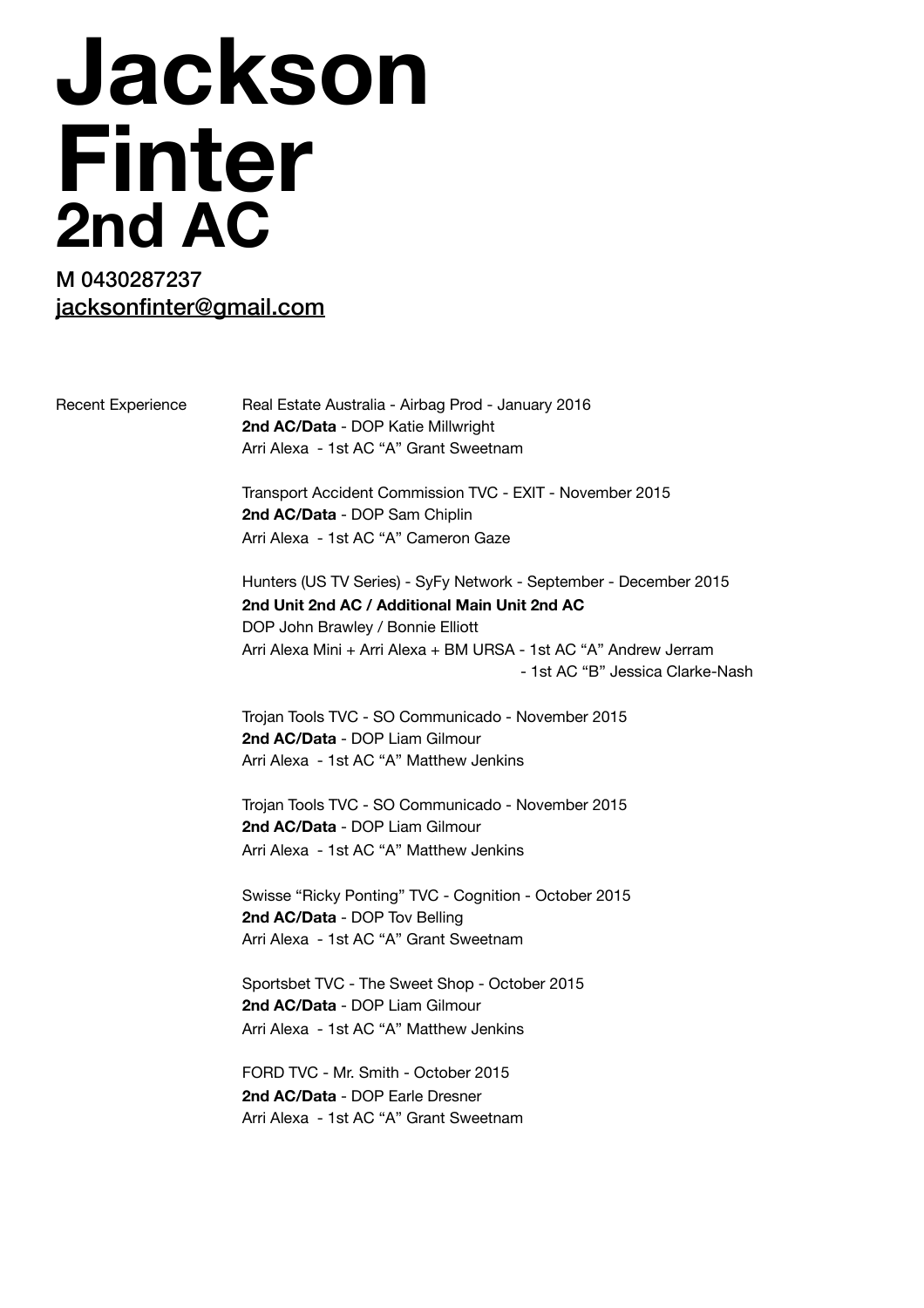Tomorrow When the War Began - Skagos Series - October 2015 **Camera Dept Polaris Driver (Additional)** - DOP Simon Ozolins Arri Alexa - 1st AC "A" Chris Childs - 1st AC "B" Cameron Gaze

Dr Blake Mysteries TV Series - December Media - September 2015 **VFX Unit 2nd AC** - DOP Craig Barden Arri Alexa - 1st AC "A" Gary Sweet

Tiger Airways TVC - Otto Empire - September 2015 **2nd AC/Data** - DOP Liam Gilmour Arri Alexa - 1st AC "A" Austin Haigh

IBN TVC - The Sweet Shop - September 2015 **2nd AC/Data** - DOP Earle Dresner Arri Alexa - 1st AC "A" Cameron Morley

A2 Milk TVC - HBT Agency - September 2015 **2nd AC/Data** - DOP Graeme Wood Arri Alexa - 1st AC "A" Cameron Gaze

Wentworth TV Series - Fremantle Media - Assorted Dates 2015 **2nd Unit 2nd AC** - DOP Peter Falk ACS Arri Alexa - 1st AC "A" Grant Sweetnam

The Family - Documentary - Assorted Dates 2015/6 **2nd AC/Data/Stills Photographer** - DOP Jaems Grant ACS Arri Alexa + Arri Amira

Spring Racing TVC - BWM Dentsu - July 2015 **2nd AC** - DOP Matt Toll Arri Alexa + Arri Amira - 1st AC "A" Grant Sweetnam - 1st AC "B" Ben Bryan

Nowhere Boys The Film - Nowhere Boys The Film Pty Ltd - June 2015 - July 2015 **2nd AC** - DOP Jaems Grant ACS Arri Alexa + Arri Amira - 1st AC "A" Cameron Morley - 1st AC "B" Grant Sweetnam

The Legend of Ben Hall - TLOBH – June 2015 **2nd AC (Additional)** - DOP Peter Szilvezter RED Dragon - 1st AC "A" Lisa Cushing

Holden Storm TVC - Mr Smith – May 2015 **2nd AC** - DOP Matt Toll Arri Alexa XT - 1st AC "A" Grant Sweetnam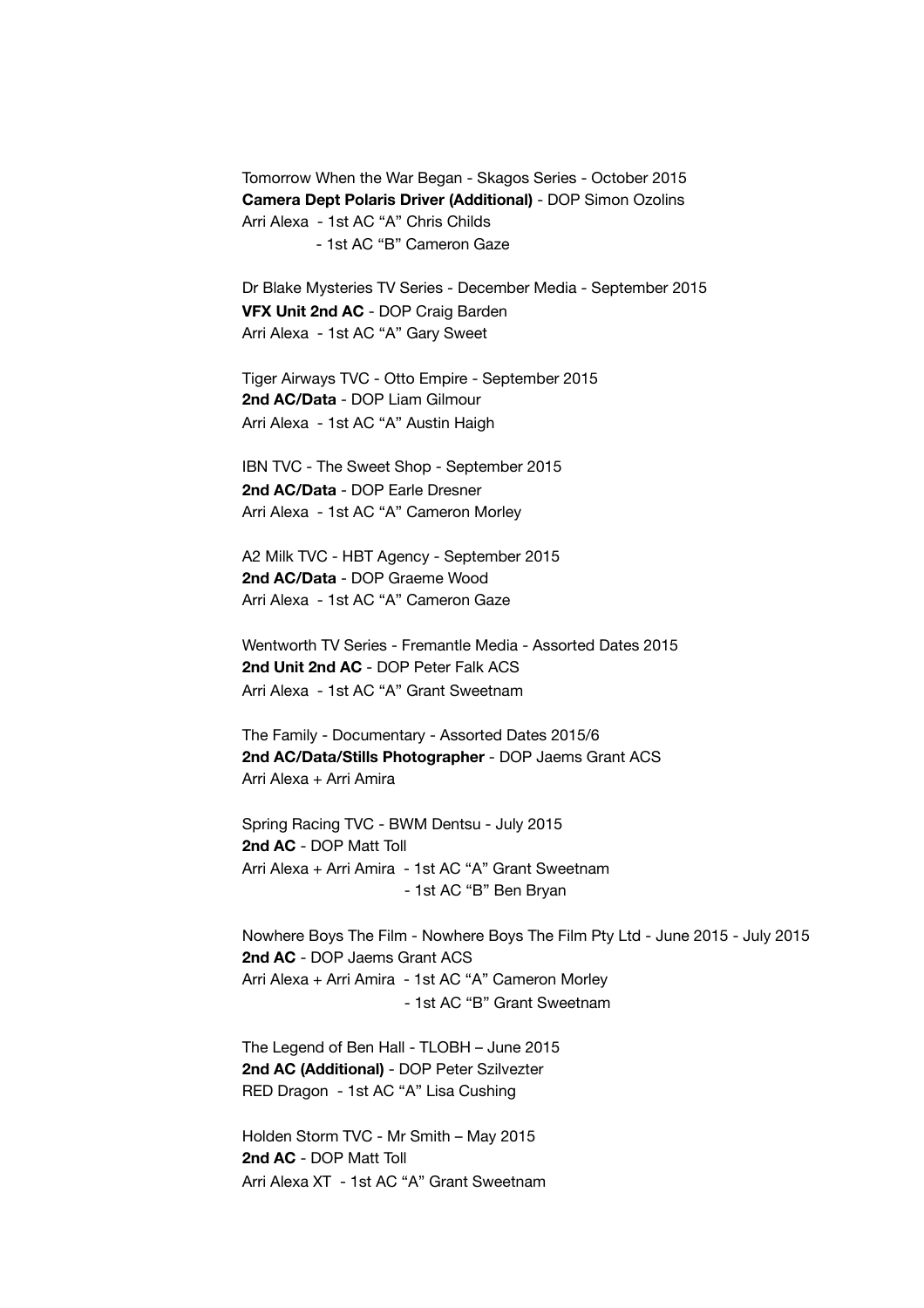Winners & Losers S5 - Network 7 – April - June 2015 (Assorted Days) **"Glamour" DP + C Camera Operator** - DOP Phil Cross ACS Canon C300 - 1st AC "A" Warren Lazaridis - 1st AC "B" Rayner Cook

Winners & Losers S5 - Network 7 – Assorted Days 2015 **Still Photographer**  Publicity : Lisa Berger Network 7

Mazda TVC - Pancho – April 2015 **2nd AC + Data Wrangler** - DOP Tov Belling RED Dragon - 1st AC "A" Camera Grant Sweetnam

CBA Space TVC - Imagination – April 2015 **Camera Assistant + Data Wrangler** - DOP Simon Chapman Arri Amira

Smith's TVC - Airbag – March 2015 **2nd AC + Data Wrangler** - DOP Katie Milwright Arri Alexa - 1st AC "A" Camera Kitty Allwood

Glitch - Perplexing New Reality – November 2014 - February 2015 **2nd AC "A" Camera** - DOP Simon Chapman Arri Alexa - 1st AC "A" Camera Kevin Campbell - 1st AC "B" Camera Troy Reichman

Winners and Losers S4 – Network 7 - March 2014 - November 2014 **2nd AC A+B Cameras** - DOP Phil Cross ACS Arri Alexa - 1st AC "A" Camera Cara Hurley - 1st AC "B" Camera Kitty Allwood

Offspring S4 – Southern Star - October 2013 - March 2014 **Add'l 2nd/Video Split**- DOP John Brawley Arri Alexa - 1st AC "A" Camera Cameron Gaze - 1st AC "B" Camera Grant Sweetnam

Fat Tony & Co. - Screentime – July 2013 - October 2013 **Add'l 2nd/Video Split**- DOP Joe Pickering ACS Arri Alexa - 1st AC "A" Camera Grant Sweetnam

Winners and Losers S3 – Network 7 - October 2012 - June 2013 **Add'l 2nd/Video Split** - DOP Greg Demarigny Arri Alexa - 1st AC "A" Camera Kevin Campbell - 1st AC "B" Camera Steven Bailey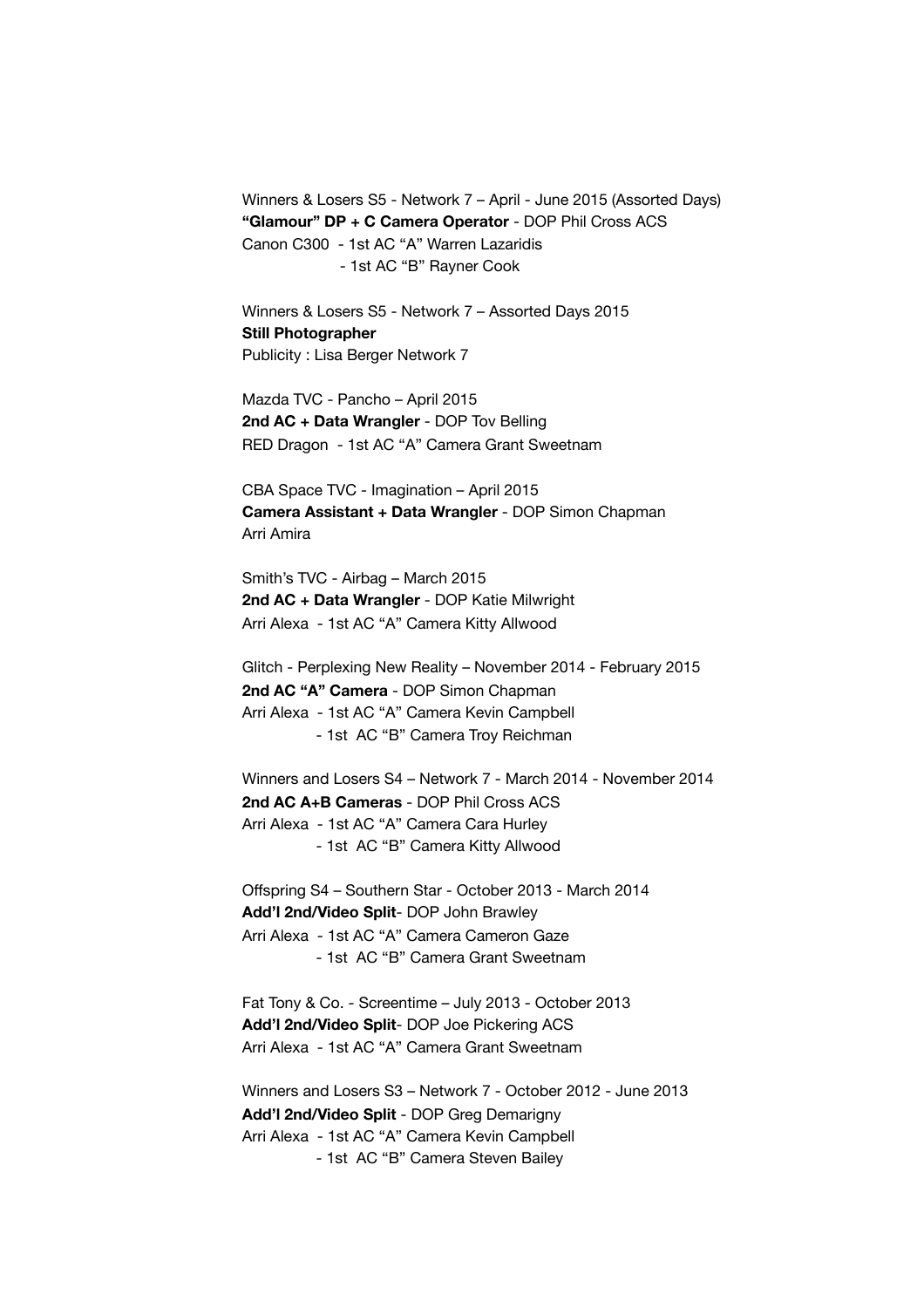|                           | Production Runner - Prod. Manager - Peter Muston<br>Prod Co-ord - Chrissy Rosman                                                               |
|---------------------------|------------------------------------------------------------------------------------------------------------------------------------------------|
|                           | Photography & Videography Instructor<br>Camera House Melbourne                                                                                 |
|                           | Jan 2012 - August 2012                                                                                                                         |
|                           | <b>Moved to Melbourne.</b>                                                                                                                     |
|                           | "Rebirth" - Music Video - Floyds and Sparks - 2011 (QLD)<br>Camera Assistant - DOP Nils Bremdal<br><b>RED ONE</b>                              |
|                           | Lonely Faces - Short Film - September 2010 (QLD)                                                                                               |
|                           | 2nd AC + Film Loader - DOP Kelly Chen<br>- 1st AC "A" Jenna Westerink<br>Arri SR2 16mm                                                         |
|                           | Into the Woods - Short Film - September 2010 (QLD)                                                                                             |
|                           | 2nd AC + Film Loader - DOP Nils Bremdal<br>Arri SR2 16mm<br>- 1st AC "A" Camera Torgeir Riseth                                                 |
|                           | Mad Love - Short Film - August 2010 (QLD)                                                                                                      |
|                           | 2nd AC + Film Loader - DOP Kelly Chen<br>Arri BL4 35mm<br>- 1st AC "A" Brenton Cassidy                                                         |
|                           | "Lanterns" - TVC - July 2010 (QLD)                                                                                                             |
|                           | Add'l 2nd AC - DOP Brendan Williams ACS<br>Arri BL4 35mm - 1st AC "A" Brad Francis                                                             |
|                           | "Walking" - Music Video - Ash Grunwald - 2009 (QLD)<br><b>Camera Assistant - DOP William Zain</b>                                              |
|                           | <b>RED ONE</b>                                                                                                                                 |
|                           | Beyond Blood - Short Film - September 2009 (QLD)<br>2nd AC + Film Loader - DOP Simon Richards<br>- 1st AC "A" Nathan Hamilton<br>Arri BL4 35mm |
| Education                 | Bond University - Bachelor of Film and Television Majoring in Cinematography - 2010                                                            |
| <b>Related Experience</b> | Certified Apple Genius March 2009 - November 2011                                                                                              |
|                           | Certified Apple Macintosh Technician                                                                                                           |
|                           | Certified Apple iOS Technician                                                                                                                 |

Magazine Wars: Paper Giants - Screentime – August 2012 - October 2012